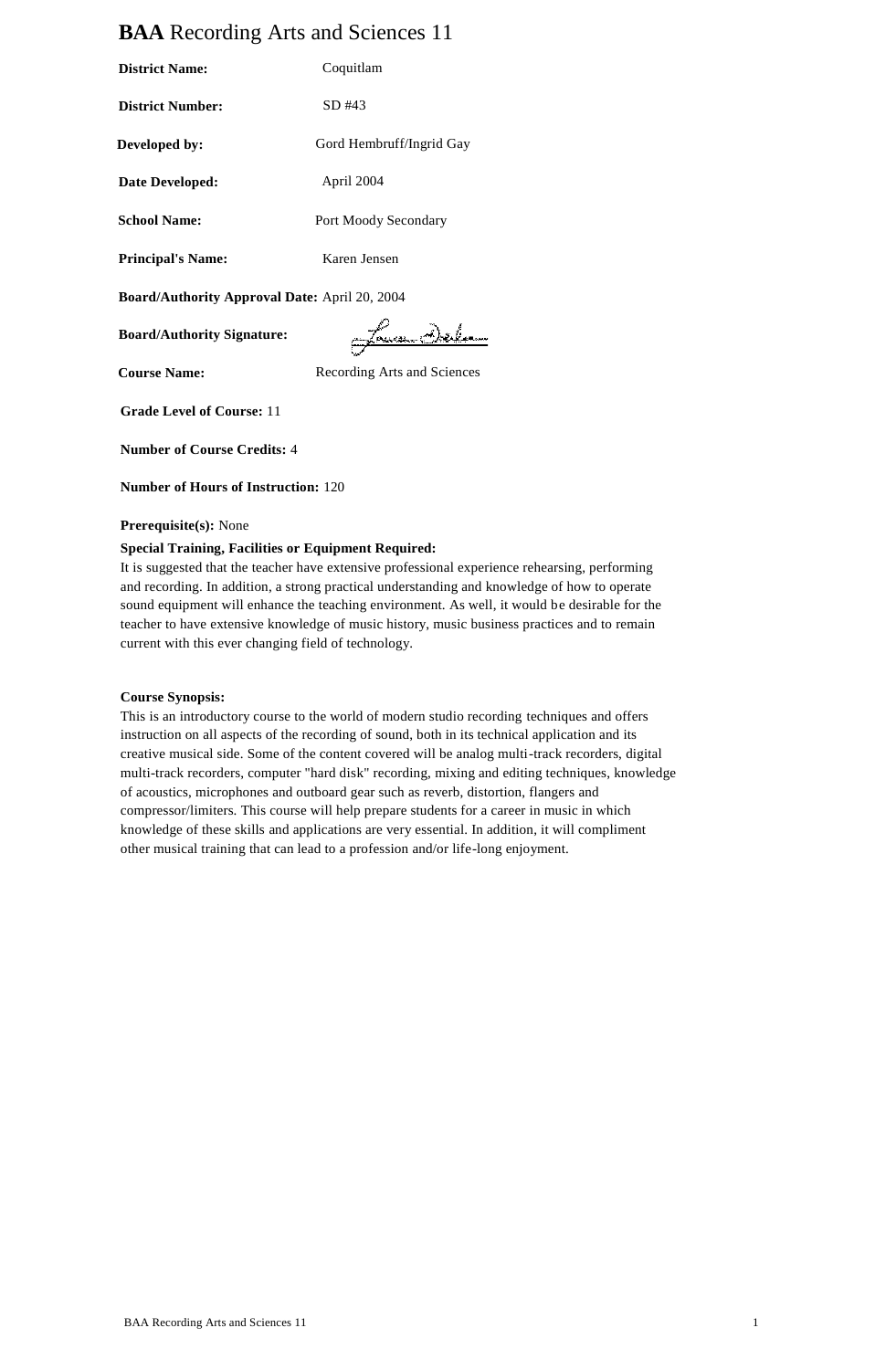# **Rationale:**

There have been major changes in the music industry and how we appreciate this art form. This course is designed to offer instruction relating to this new age, which goes beyond traditional music education.

# **Organizational Structure:**

| <b>Unit/Topic</b> | <b>Title</b>                                               | <b>Time</b> |
|-------------------|------------------------------------------------------------|-------------|
| Unit 1            | Introduction to Sound                                      | 10          |
| Unit 2            | <b>Basic Equipment Operations</b>                          | 40          |
| Unit 3            | Recording Session Strategies (Planning the Session)        | 30          |
| Unit 4            | Project Completion (Finishing the Session - Mix to Master) | 30          |
| Unit 5            | Introduction to the Music Business                         | 10          |
|                   | <b>Total Hours</b>                                         | 120         |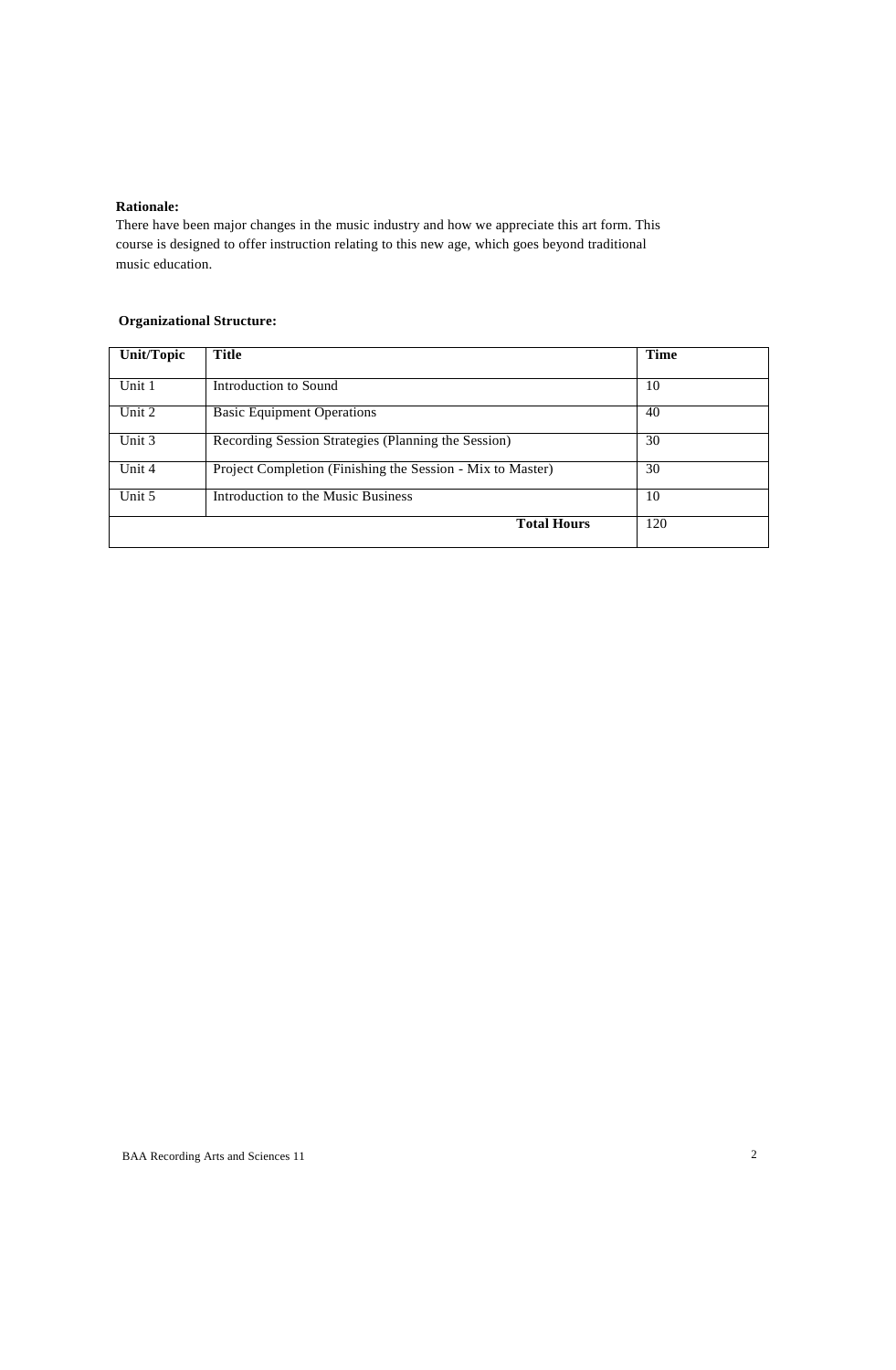#### **Unit/Topic/Module Descriptions:**

### **Unit 1: Overview - Introduction to Sound 10 hours**

Students will receive basic instruction in the science of sound. Acoustic topics to be covered include frequency, amplitude, reflections, acoustic materials and environments, transmission of sound, basic sound wave shapes and how it applies to overtone series, tambre and pitch. Students will understand how these relate to the recording process.

# **Curriculum Organizers: Understanding Waveforms**

*It is expected that the student will:*

- demonstrate an understanding of how sound travels from an agitated source through a medium to a receiver
- demonstrate an understanding and identify that waveforms are complex, consisting of overtones and a variety of shapes

#### **Curriculum Organizers: Understand and Identify the Acoustic Environment**

*It is expected that the student will:*

- demonstrate an understanding of the sound absorption and reflection of different materials and acoustic space
- demonstrate an understanding of how these are captured in real environments and digital emulations

#### **Curriculum Organizers: Understanding Technical Aspects of Sound**

*It is expected that the student will:*

research and summarize the concepts of frequency, hertz, decibels, harmonic distortion, amplitude and phase cancellation.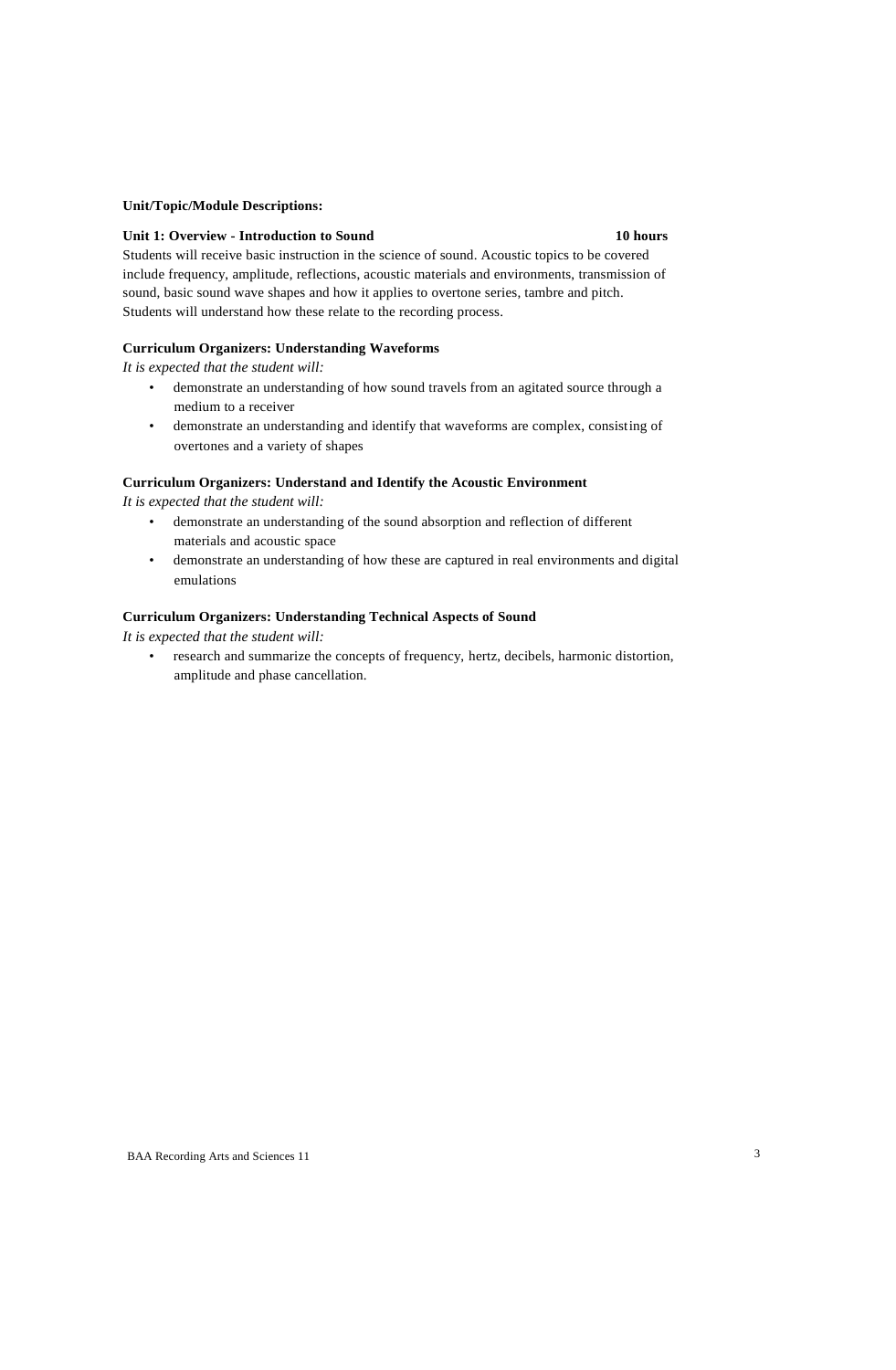#### **Unit 2: Overview - Basic Equipment Operations 40 hours**

Students will become familiar with the hardware equipment used in the recording studio. This unit will combine theoretical instruction and practical hands-on experience.

#### **Curriculum Organizers: Introduction to Microphones**

*It is expected that the student will:*

- demonstrate proficiency in the theory of transducers
- demonstrate understanding of microphone types such as dynamic, condenser, etc.
- demonstrate proficiency in pick-up patterns such as cardiod, hyper-cardiod, etc.
- demonstrate proficiency in microphone placement before and during recording

#### **Curriculum Organizers: Understanding the Mixer**

*It is expected that the student will:*

- learn about signal flow, routings, and patch bay
- demonstrate proficiency in equalization and it's practical uses
- demonstrate proficiency in level setting and gain controls
- demonstrate proficiency in general mixing techniques that apply to musical styles and instrument configuration

### **Curriculum Organizers: Introduction to Signal Processors**

*It is expected that the student will:*

• demonstrate proficiency with a variety of processing equipment including reverb, delay, gating, compression, chorus, flanging, distortion, looping, and sampling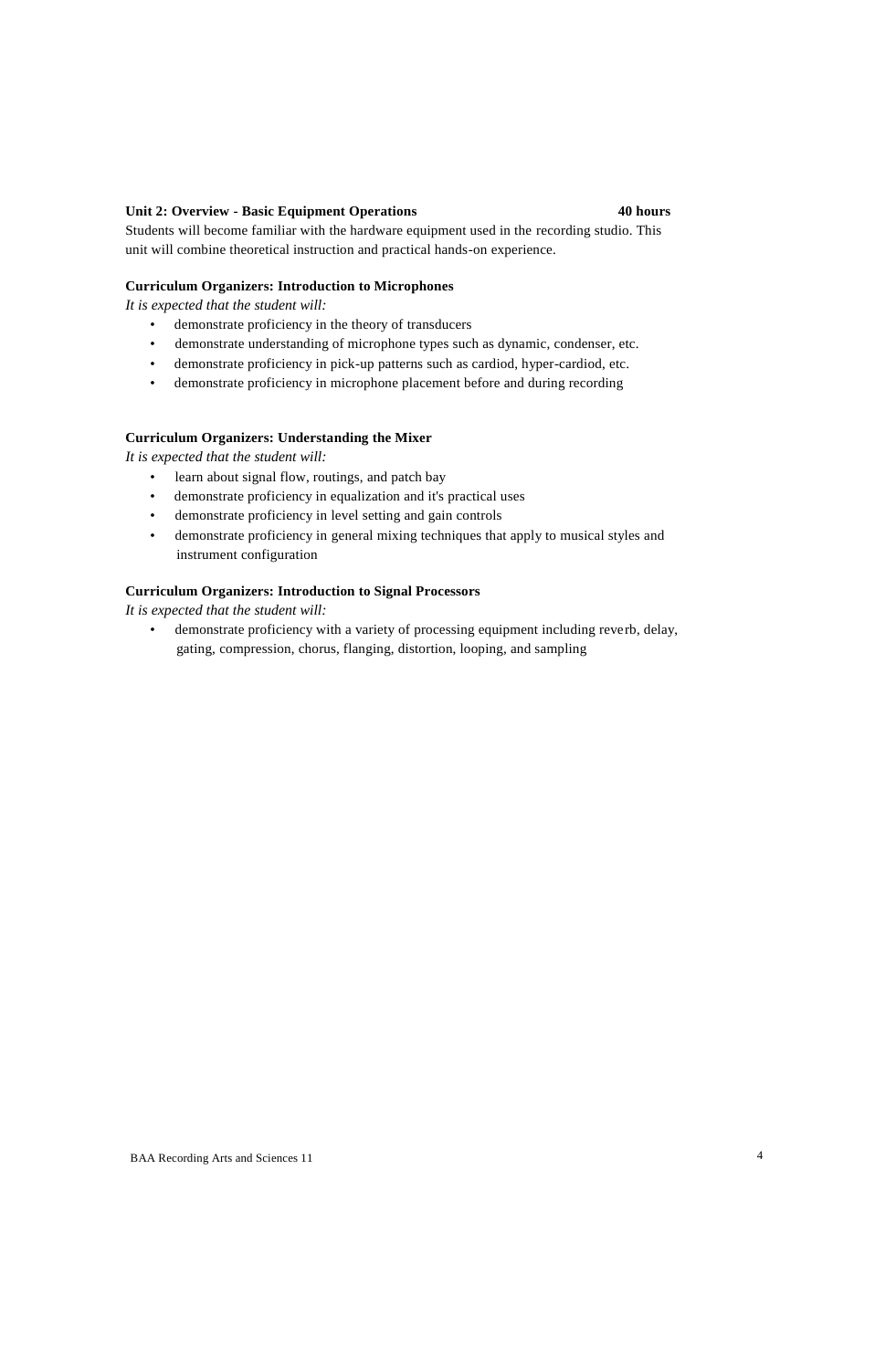### **Unit 3: Overview: Recording Session Strategies (Planning the Session) 30 hours**

Students will learn how to plan the entire recording session from when the session will take place, who will perform, when will they perform, what equipment is needed, how long the session will last, who is the recording engineer, who is producer, who will do final mix down.

#### **Curriculum Organizers: Assessing Resources (Personal)**

*It is expected that the student will:*

- assess how many musicians are required
- assess the order of recorded performance
- organize the various roles of engineer, producer and assistants

### **Curriculum Organizers: Assessing Resources (Physical)**

*It is expected that the student will:*

- select what equipment is needed ie: number and type of microphones, acoustic isolation, monitor equipment and general accessory equipment needs
- create a comfortable recording enviromnent

## **Curriculum Organizers: Assessing Resources (Technical)**

*It is expected that the student will:*

- determine proper microphone placement
- demonstrate awareness of phase cancellation, acoustic bleeding, ground loops, and other distortions
- troubleshoot and repair minor problems

BAA Recording Arts and Sciences 11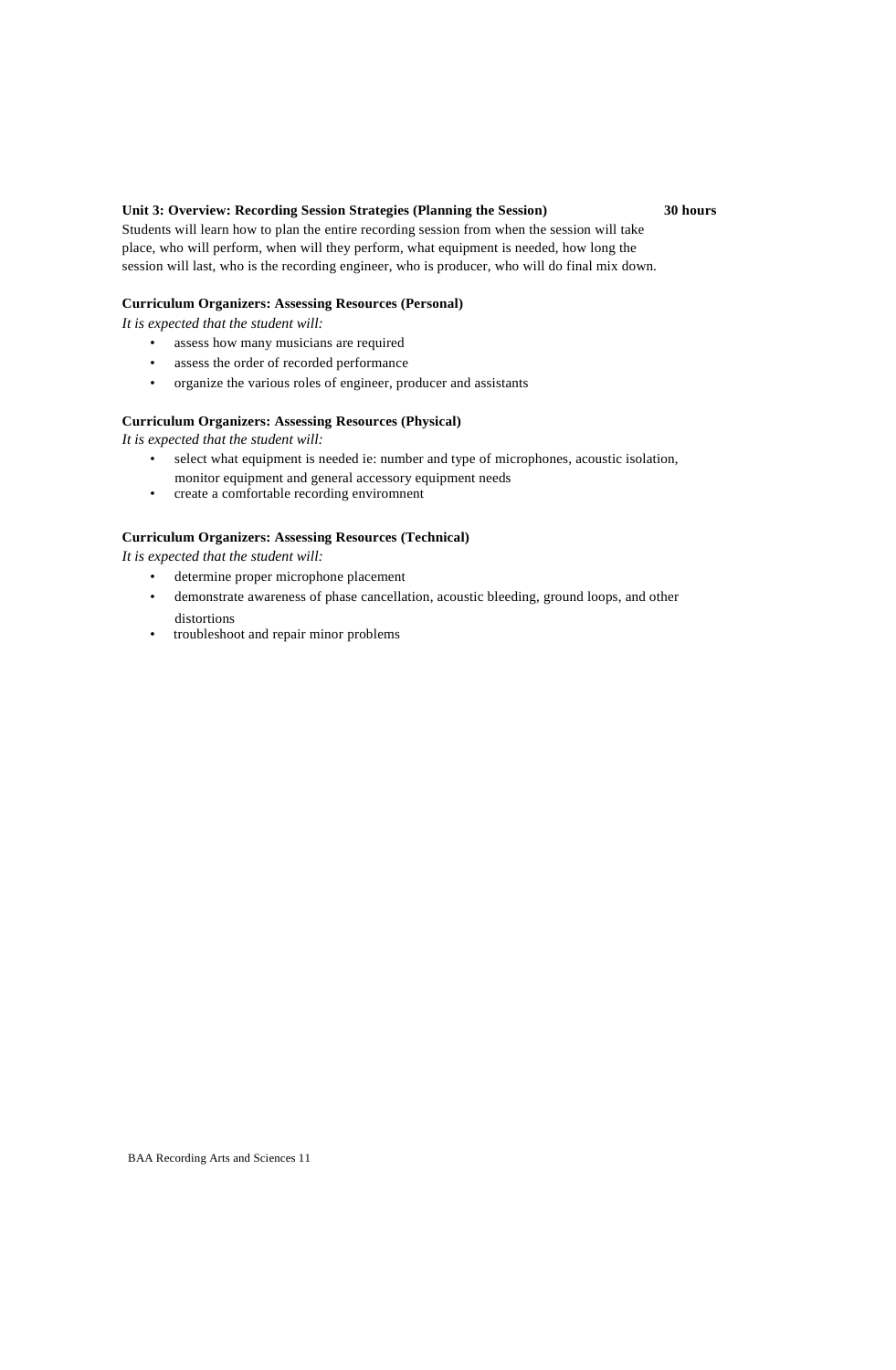### **Unit 4:0verview: Project Completion (Finishing the Session - Mix to Master) 30 Hours** Students will focus on the art of mixing down to final project.

### **Curriculum Organizers: Artistic Considerations**

*It is expected that the student will:*

- research and explore musical placement of sounds in accordance to stylistic considerations
- experiment with a variety of mixes using contrasting levels and placements

# **Curriculum Organizers: Technical Considerations**

*It is expected that the student will:*

- demonstrate an understanding of the effect of panning, compression and other external affects on the final mix
- demonstrate an understanding of the technical process of mixing to a two-track master

BAA Recording Arts and Sciences 11 6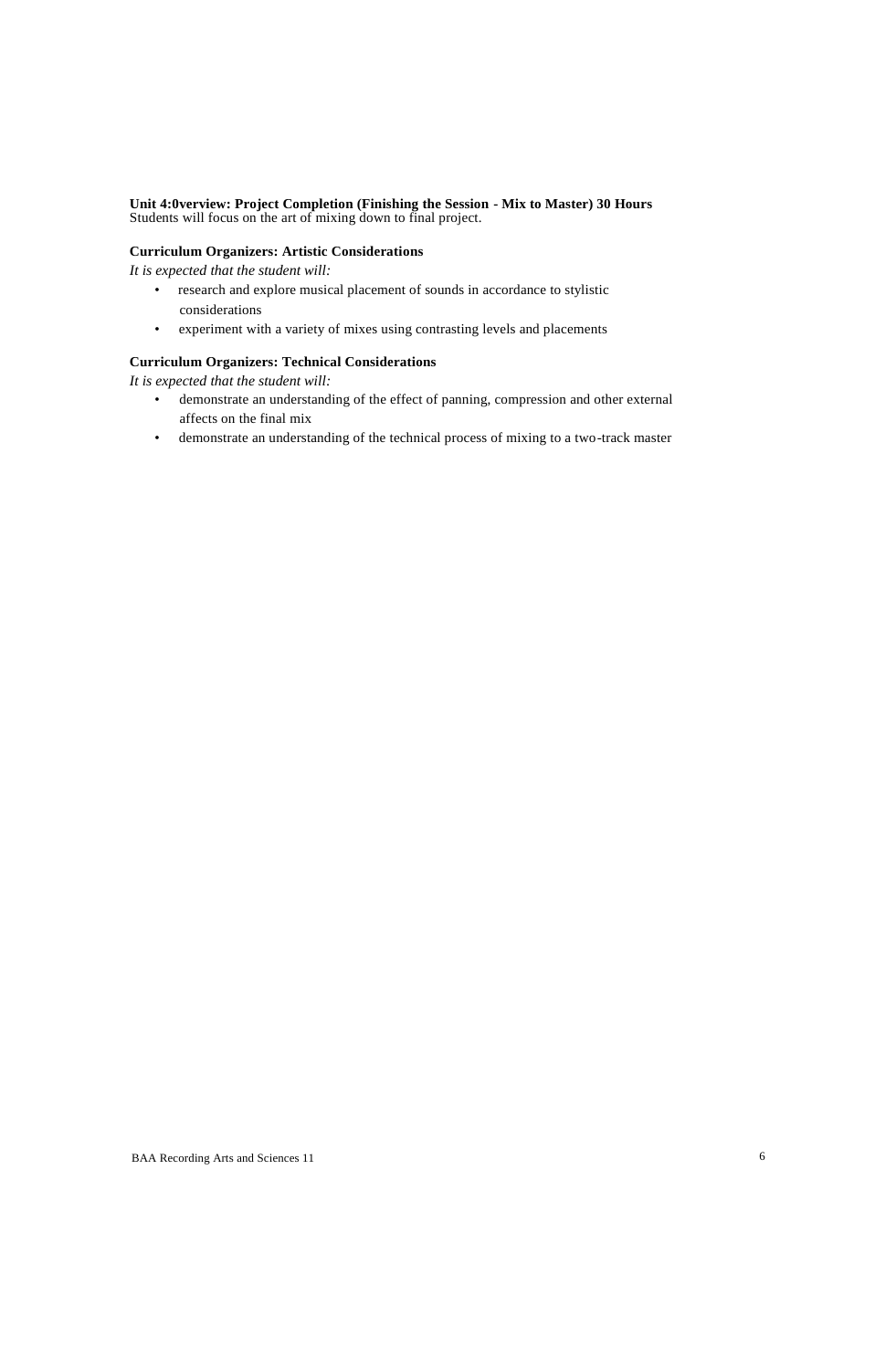#### **Unit 5: Overview - Introduction to the Music Business 10 Hours** Students will research and compile information pertaining the music recording industry.

# **Curriculum Organizers: Copyright Laws**

*It is expected that the student will:* research Canadian copyright law and how it pertains to the recording industry demonstrate an understanding of the present ethical issues regarding the distribution of recorded material

# **Curriculum Organizers: Marketing and Publishing**

*It is expected that the student will:* research and contact local music publishing houses research and report on the independent music distribution

# **Curriculum Organizers: Making Connections**

*It is expected that the student will:* research and report on strategies for networking with other musicians

BAA Recording Arts and Sciences 11 7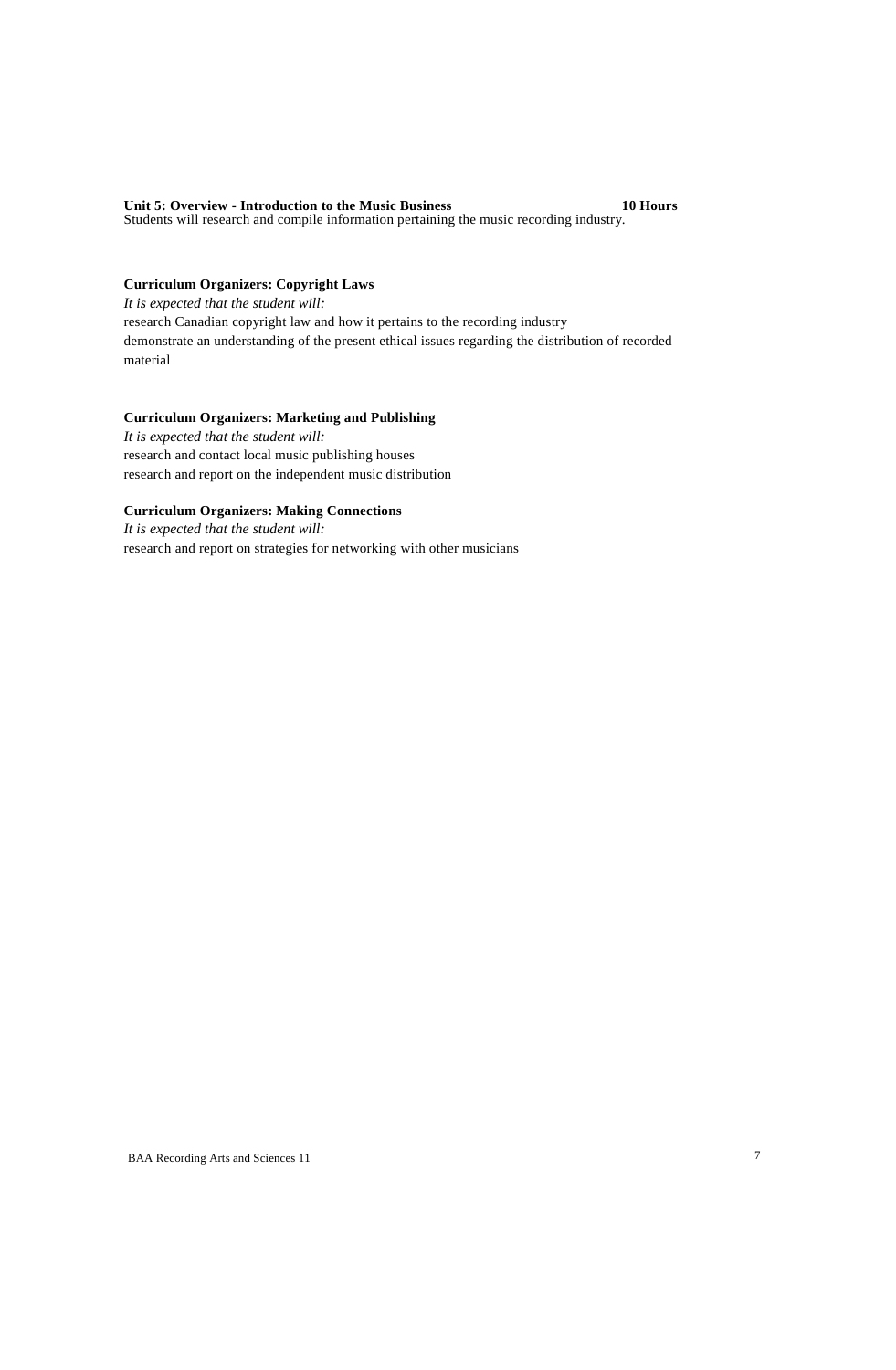#### **Instructional Component:**

- direct instruction
- indirect instruction
- interactive instruction
- demonstration
- group work
- research
- practical application
- analysis of own and other recordings
- modelling

#### **Assessment Component:**

- Effective formative assessment via:
	- o Clearly articulated and understood learning intentions and success criteria
	- o Questions posed by students, peers and teachers to move learning forward
		- Discussions and dialogue
	- o Feedback that is timely, clear and involves a plan
	- o Students are resources for themselves and others peer and self-assessment
	- o Student ownership

Formative assessment used to adapt learning experiences and inquiry plans on an on-going basis to meet specific learning goals.

Development, awareness and action, based upon metacognition intended to lead to learner independence and self-coaching.

#### Summative Assessment:

Summative assessments will be determined as students demonstrate proficiency/mastery toward particular learning outcomes. Summative assessments and final grades will reflect the following:

- Students will work collaboratively with the teacher to determine summative achievement on assignments and letter grades based upon dialogue, and evidence of learning
- Behaviour and work habits will NOT be included when determining letter grades
- Marks will not be deducted for late work
- Extra credit and bonus marks will not be awarded
- Plagiarizing will not result in reduced marks/grades –the student will be required to demonstrate their learning authentically
- Attendance will not be considered toward letter grade
- Only individual learning demonstrated –no group marks will be used to determine grades
- Letter grades will reflect learning towards the learning outcomes articulated above
- Letter grades will be based upon criteria provided/agreed upon toward the learning outcomes
- Letter grades will be determined in relation to the learning outcomes not in comparison to the achievement of other students
- Poor work will not be assessed towards grades students will only be assessed on quality work
- Professional judgment and evidence will be used to determine final letter grade in consultation with the student
- Zeros will not be assigned to missed assignments all required assignments must be completed
- Formative or practice towards learning outcomes will not be included in final grade assessment
- Most recent evidence toward learning outcomes will be used to assign letter grades learning is not averaged over time